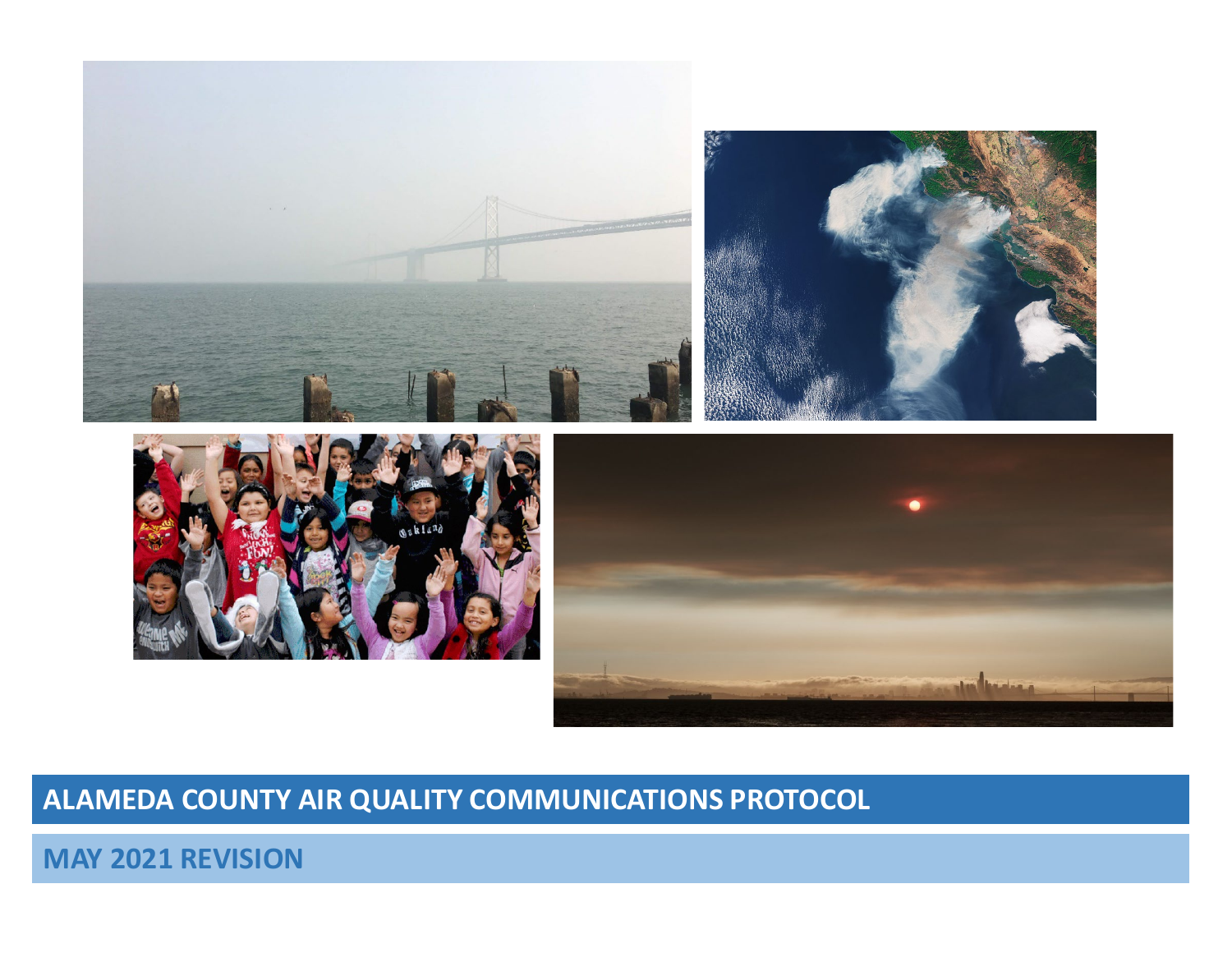

## **Alameda County Air Quality Communications Protocol**

*Revised May 27, 2021*

**Description:** This document serves as an action guide for County agencies and staff when the Air Quality Index levels change in Alameda County to aid tracking and mitigation efforts.

**Key Resources:** Air Quality Index:<https://airnow.gov/>

Bay Area Air Quality Management District Current Air Quality[: http://www.baaqmd.gov/about-air-quality/current-air-quality](http://www.baaqmd.gov/about-air-quality/current-air-quality) Alameda County Emergency Site[: http://www.acgov.org/emergencysite/](http://www.acgov.org/emergencysite/) Alameda County Public Health Air Quality Site:<https://acphd.org/air-quality/>

**Purpose:** As the frequency and duration of wildfires in California increase, the smoke from these wildfires can negatively impact the air quality for Alameda County and the Bay Area. Alameda County is committed to initiating appropriate communication protocols to limit and/or mitigate health risks associated with poor air quality caused by wildfire smoke. This document provides an overview of actions that will be taken by departments and partners when the air quality levels change. Actions will be based on changes in the Air Quality Index (AQI), an index for reporting air quality. The AQI conveys a daily measurement of air quality that includes information about how clean or polluted our air is, and what health effects associated with various levels of air quality degradation might be a concern.

The Air Quality Communications Protocol covers public alerts, initial alerting thresholds, and other recommended actions to be taken when the air quality risks increase.

Other factors to consider when initiating action for an AQI level of 101 (Orange) or above include:

- Multiple expected days of 101 (Orange) or above
- Spare the Air Alerts
- Extreme heat (e.g., hot weather)
- Major Outdoor Event/s
- Nature of air quality impacts (wildfire, industrial and other contaminants, etc.)
- Public Safety Power Shutoffs or any other loss of power

Scope: This protocol is designed for air quality incidents that affect more than one city or jurisdiction in Alameda County. For these incidents, Alameda County Office of Emergency Services (OES) will coordinate with cities to determine if the notification needs to go out from the County level or the affected city/cities level.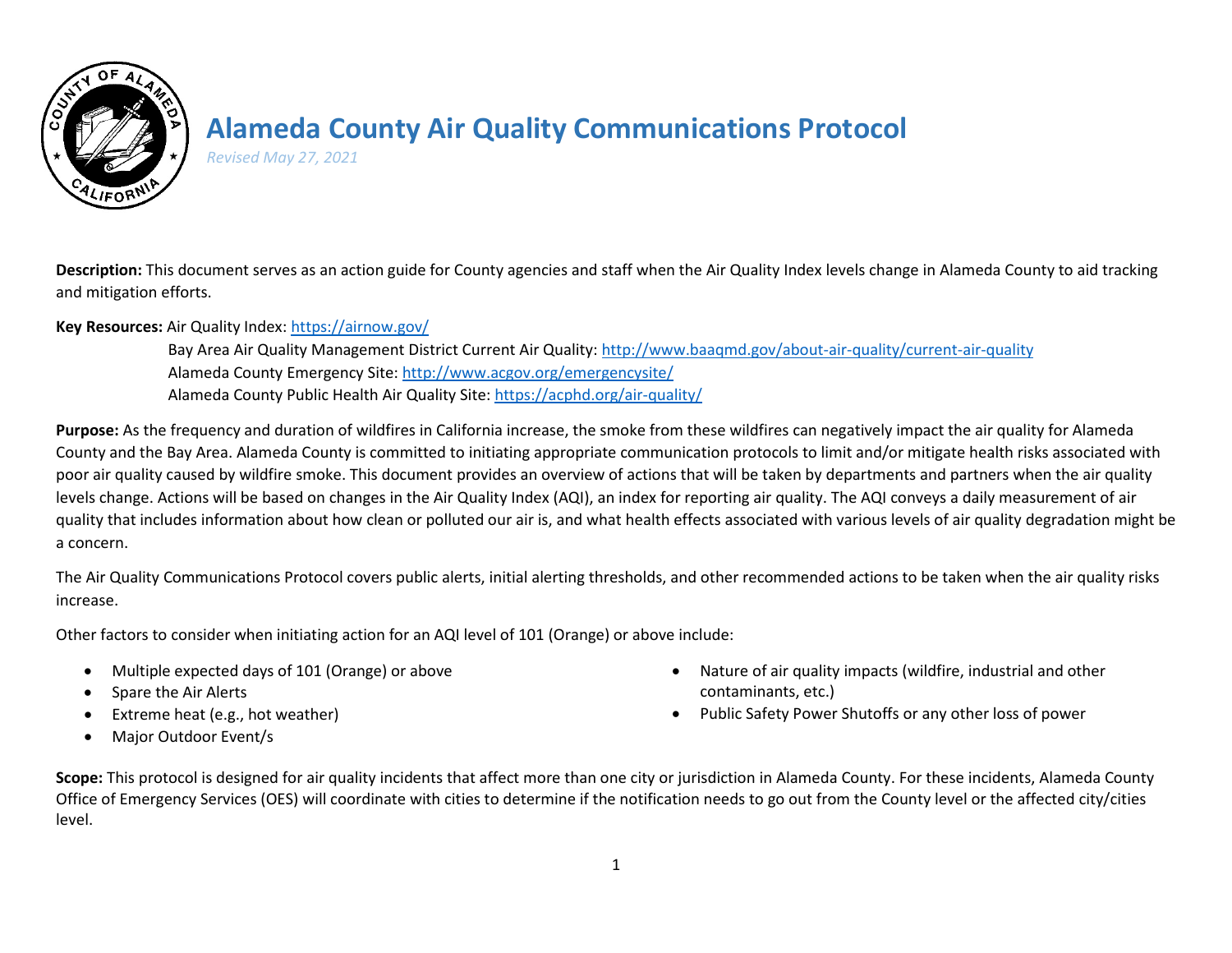Once air quality has reached 101 or above (Orange, Red, Purple or Maroon), an initial AC Alert message will be sent. After an initial message, subsequent messages will be considered when conditions change, when recommended protective actions change (such as when a new AQI level is reached), when requested by the County Health Officer, or after three days of continued poor air quality. When conditions return to normal, a final message will be considered.

Messages sent via social media should refer to official County, Public Health, and relevant fire services/departments (using social media tags, "@" referrals, etc.) as well as accounts such as National Weather Service Bay Area.

An incident where poor air quality is caused by wildfire smoke in another county, or due to some other source of poor air quality, is primarily a Public Health related incident. The County Health Officer has the responsibility to make recommendations and safety decisions for the public during incidents that can adversely affect the health and safety of individuals in our county and can issue Health Officer orders if needed to do so. The County Health Officer also has the authority to declare a local health emergency. In this protocol, the County Health Officer will provide technical guidance on protective actions to guard the health of Alameda County residents and visitors, which will then be disseminated through designated platforms and processes by County agencies. The County Health Officer, Sheriff's Office of Emergency Services, County Fire Chief, and other departments and agencies, including the Bay Area Air Quality Management District, will coordinate closely to get the latest Air Quality Index information and forecasts and convey these to the public.

As we communicate, we intend to keep in mind groups within the County that are particularly vulnerable to the health impacts of poor air quality and those that may be hard to reach with health alert communications. These groups include older adults, children under age five, unsheltered residents, outdoor workers, residents with disabilities, low-income communities of color, monolingual non-English speakers, and other disadvantaged communities

This protocol will be updated following extreme poor air quality events and on an ongoing basis to incorporate lessons learned, new information, and improved clarity and effectiveness.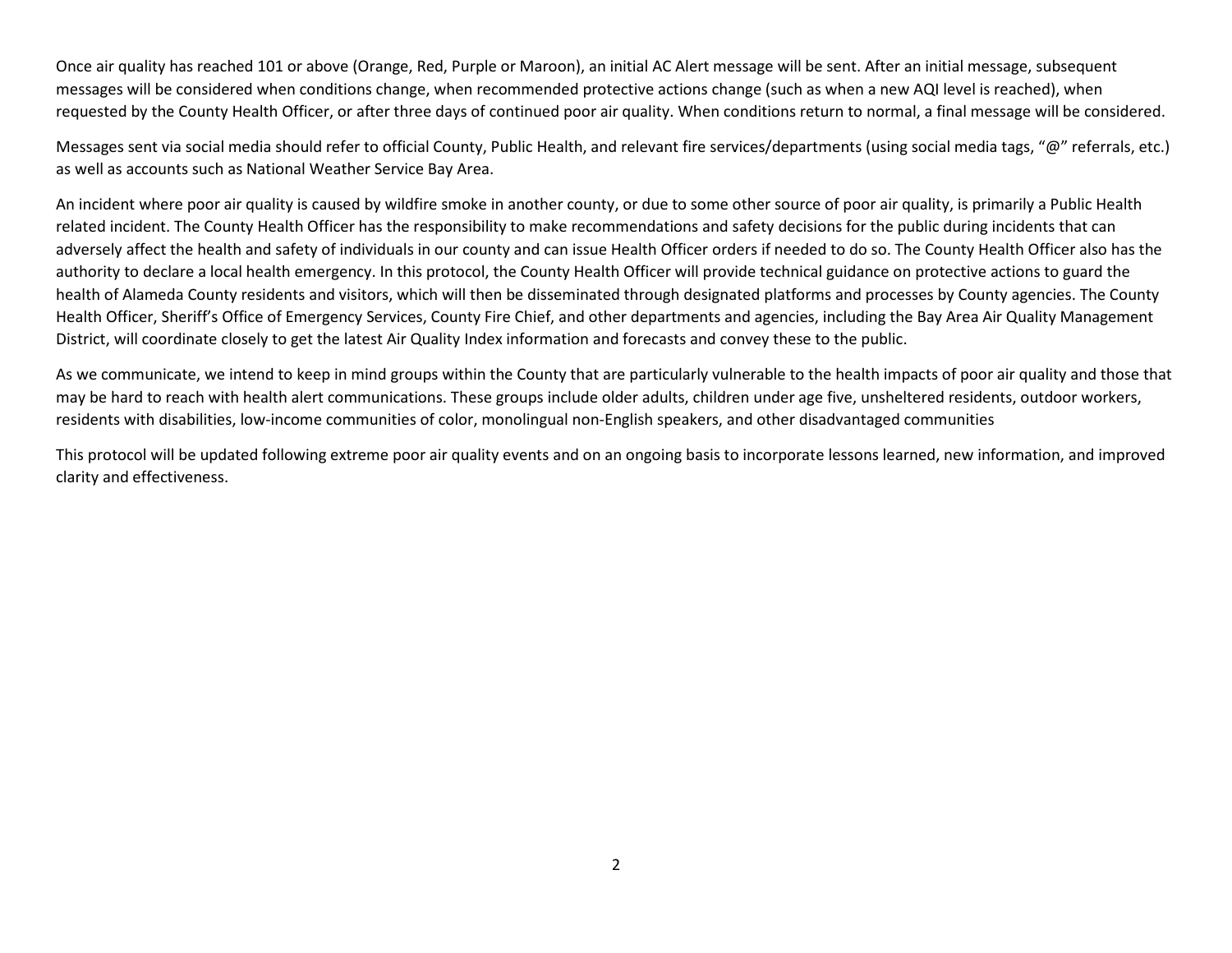The following serves as a guide of considerations and actions by designated departments, based on AQI levels:

| <b>AQI</b>                                                                                                                                                                                        | <b>Activity</b>                                                                                                                                                                                                                                                                                                                                                                                                                                                                                                                                                                                                                                                                                                                                                                                                                                                                                                                                                                                                                                                                                                                                                                                                                                                                                                                                                                                                                                                                                                                                                                                                                                                                                                                                                                                                                                                                                                                                                                                                                                                                                                                            | <b>Department</b>                               |
|---------------------------------------------------------------------------------------------------------------------------------------------------------------------------------------------------|--------------------------------------------------------------------------------------------------------------------------------------------------------------------------------------------------------------------------------------------------------------------------------------------------------------------------------------------------------------------------------------------------------------------------------------------------------------------------------------------------------------------------------------------------------------------------------------------------------------------------------------------------------------------------------------------------------------------------------------------------------------------------------------------------------------------------------------------------------------------------------------------------------------------------------------------------------------------------------------------------------------------------------------------------------------------------------------------------------------------------------------------------------------------------------------------------------------------------------------------------------------------------------------------------------------------------------------------------------------------------------------------------------------------------------------------------------------------------------------------------------------------------------------------------------------------------------------------------------------------------------------------------------------------------------------------------------------------------------------------------------------------------------------------------------------------------------------------------------------------------------------------------------------------------------------------------------------------------------------------------------------------------------------------------------------------------------------------------------------------------------------------|-------------------------------------------------|
| Good<br>$0 - 50$                                                                                                                                                                                  | No action<br>$\bullet$                                                                                                                                                                                                                                                                                                                                                                                                                                                                                                                                                                                                                                                                                                                                                                                                                                                                                                                                                                                                                                                                                                                                                                                                                                                                                                                                                                                                                                                                                                                                                                                                                                                                                                                                                                                                                                                                                                                                                                                                                                                                                                                     |                                                 |
| <b>Moderate</b><br>$51 - 100$                                                                                                                                                                     | Office of Emergency Services (OES) will monitor AQI status<br>$\bullet$                                                                                                                                                                                                                                                                                                                                                                                                                                                                                                                                                                                                                                                                                                                                                                                                                                                                                                                                                                                                                                                                                                                                                                                                                                                                                                                                                                                                                                                                                                                                                                                                                                                                                                                                                                                                                                                                                                                                                                                                                                                                    | <b>OES</b>                                      |
| <b>Unhealthy</b><br>for<br><b>Sensitive</b><br><b>Groups</b><br>101-150<br><b>Respond if AQI</b><br>level persists >24<br>hours<br>or in sustained or<br>worsening poor air<br>quality conditions | Monitor AQI status and any ongoing threats<br>$\bullet$<br>Coordinate with County Health Officer to evaluate AQI status and any ongoing threats<br>Consider issuing an AC Alert notification with this suggested template for core message:<br>This is an advisory AC Alert from Alameda County. Air Quality is Unhealthy for Sensitive Groups.<br>Children, older adults and those w/ breathing or heart issues should limit outdoor activities. Go to<br>http://www.baaqmd.gov/ for info, and www.acphd.org/wildfire-smoke for tips.<br>Once air quality has reached 101 or above (Orange, Red, Purple or Maroon), an initial AC Alert<br>message will be sent. After an initial message, subsequent messages will be considered when<br>conditions change, when recommended protective actions change (such as when a new AQI<br>level is reached), when requested by the County Health Officer, or after three days of continued<br>poor air quality.<br>Specify projected duration if possible/necessary<br>Add additional detail regarding protective actions, sensitive populations, and conditions in<br>longer-form messages<br>Once message is issued, issue conclusion message when air quality returns to normal<br>Inform County Administrator, Department Heads, County PIOs [Social Services Agency (SSA), Public<br>Health Department (ACPHD), Health Care Services Agency (HCSA), Fire (ACFD), and Sheriff's Office<br>(ACSO)], relevant regional/city PIOs, and partners such as Eden I&R/2-1-1 of message that will be sent<br>Consider convening a call with County Health Officer and these partners if policy or coordination<br>issues or prolonged duration anticipated<br>Consult Association of Bay Area Health Officials Bay Area Regional Air Quality Messaging Toolkit as<br>needed for messaging guidance<br>Send AC Alert messages to community partners that can disseminate advisory messages<br>Consider partial activation of Health Care Services Agency (HCSA) Departmental Operations Center<br>$\bullet$<br>(DOC)<br>Contact EMS to identify impacts on 911 system to inform public safety messages | <b>OES</b><br><b>HCSA</b>                       |
|                                                                                                                                                                                                   | Disseminate school activity guidelines<br>Monitor AQI status<br>$\bullet$                                                                                                                                                                                                                                                                                                                                                                                                                                                                                                                                                                                                                                                                                                                                                                                                                                                                                                                                                                                                                                                                                                                                                                                                                                                                                                                                                                                                                                                                                                                                                                                                                                                                                                                                                                                                                                                                                                                                                                                                                                                                  | Suggested<br>actions for all<br>County agencies |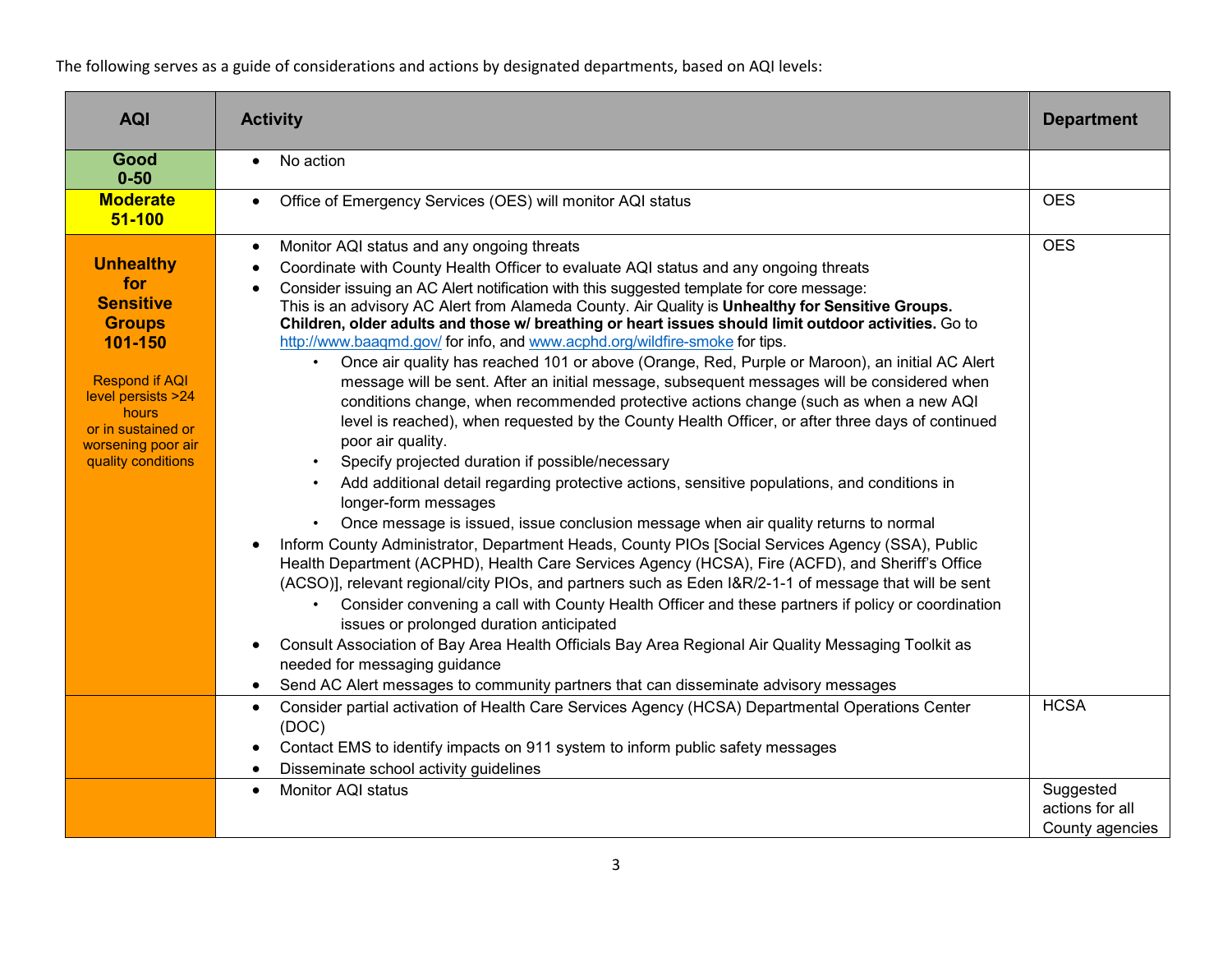| <b>Unhealthy</b><br>151-200<br><b>Respond if AQI</b><br><u>level persists &gt;24</u><br>hours or in<br>sustained or<br><u>worsening poor air</u><br>quality conditions | Monitor AQI status and any ongoing threats<br>٠<br>Coordinate a conference call with key technical partners such as County Health Officer, Public Health<br>$\bullet$<br>PIO, and County Fire Department, informed by Bay Area Air Quality Management District guidance and<br>projections, to evaluate AQI status and any ongoing threats<br>Establish a schedule for AC Alert external messaging and inform County Administrator, Department<br>Heads, County PIOs [Social Services Agency (SSA), Public Health Department (ACPHD), Fire (ACFD),<br>and Sheriff's Office (ACSO)], relevant regional/city PIOs, and partners such as Eden I&R/2-1-1 of<br>message that will be sent<br>Consider convening a call with County Health Officer and these partners if policy or<br>coordination issues or prolonged duration anticipated<br>Consult Association of Bay Area Health Officials Bay Area Regional Air Quality Messaging Toolkit as<br>$\bullet$<br>needed for messaging guidance<br>Consider issuing an AC Alert notification with this suggested template for core message:<br>$\bullet$<br>This is an advisory AC Alert from Alameda County. Air Quality is Unhealthy. Everyone, especially<br>children, older adults and those w/ breathing or heart issues, should limit outdoor activities. Go to<br>http://www.baaqmd.gov/ for info, and http://www.acphd.org/wildfire-smoke for tips.<br>Once air quality has reached 101 or above (Orange, Red, Purple or Maroon), an<br>initial AC Alert message will be sent. After an initial message, subsequent messages<br>will be considered when conditions change, when recommended protective actions<br>change (such as when a new AQI level is reached), when requested by the County<br>Health Officer, or after three days of continued poor air quality.<br>Consider deferring to alternate communication channels if a message has already<br>$\bullet$<br>been sent for Orange (AQI of 101-150)<br>Specify projected duration if possible/necessary<br>Add additional detail regarding protective actions, sensitive populations, and<br>conditions in longer-form messages<br>Once message is issued, issue conclusion message when air quality returns to<br>normal<br>Consider activating Joint Information Center (JIC)/Joint Information System (JIS)<br>٠<br>Send AC Alert messages to community partners that can disseminate advisory messages<br>٠<br>Send a message to city Emergency Managers reminding them to add any Cleaner Air Centers<br>$\bullet$<br>to the county list<br>Share with the public a list of Cleaner Air Center sites in Alameda County with air conditioning<br>$\bullet$<br>and/or air filtration according to the Environmental Protection Agency definition | <b>OES</b>  |
|------------------------------------------------------------------------------------------------------------------------------------------------------------------------|--------------------------------------------------------------------------------------------------------------------------------------------------------------------------------------------------------------------------------------------------------------------------------------------------------------------------------------------------------------------------------------------------------------------------------------------------------------------------------------------------------------------------------------------------------------------------------------------------------------------------------------------------------------------------------------------------------------------------------------------------------------------------------------------------------------------------------------------------------------------------------------------------------------------------------------------------------------------------------------------------------------------------------------------------------------------------------------------------------------------------------------------------------------------------------------------------------------------------------------------------------------------------------------------------------------------------------------------------------------------------------------------------------------------------------------------------------------------------------------------------------------------------------------------------------------------------------------------------------------------------------------------------------------------------------------------------------------------------------------------------------------------------------------------------------------------------------------------------------------------------------------------------------------------------------------------------------------------------------------------------------------------------------------------------------------------------------------------------------------------------------------------------------------------------------------------------------------------------------------------------------------------------------------------------------------------------------------------------------------------------------------------------------------------------------------------------------------------------------------------------------------------------------------------------------------------------------------------------------------------------------------------------------------------------------------------------------------------------------------------------------------------|-------------|
|                                                                                                                                                                        | Consider partial or full activation of Health Care Services Agency (HCSA) Departmental Operations Center<br>$\bullet$<br>(DOC)                                                                                                                                                                                                                                                                                                                                                                                                                                                                                                                                                                                                                                                                                                                                                                                                                                                                                                                                                                                                                                                                                                                                                                                                                                                                                                                                                                                                                                                                                                                                                                                                                                                                                                                                                                                                                                                                                                                                                                                                                                                                                                                                                                                                                                                                                                                                                                                                                                                                                                                                                                                                                                     | <b>HCSA</b> |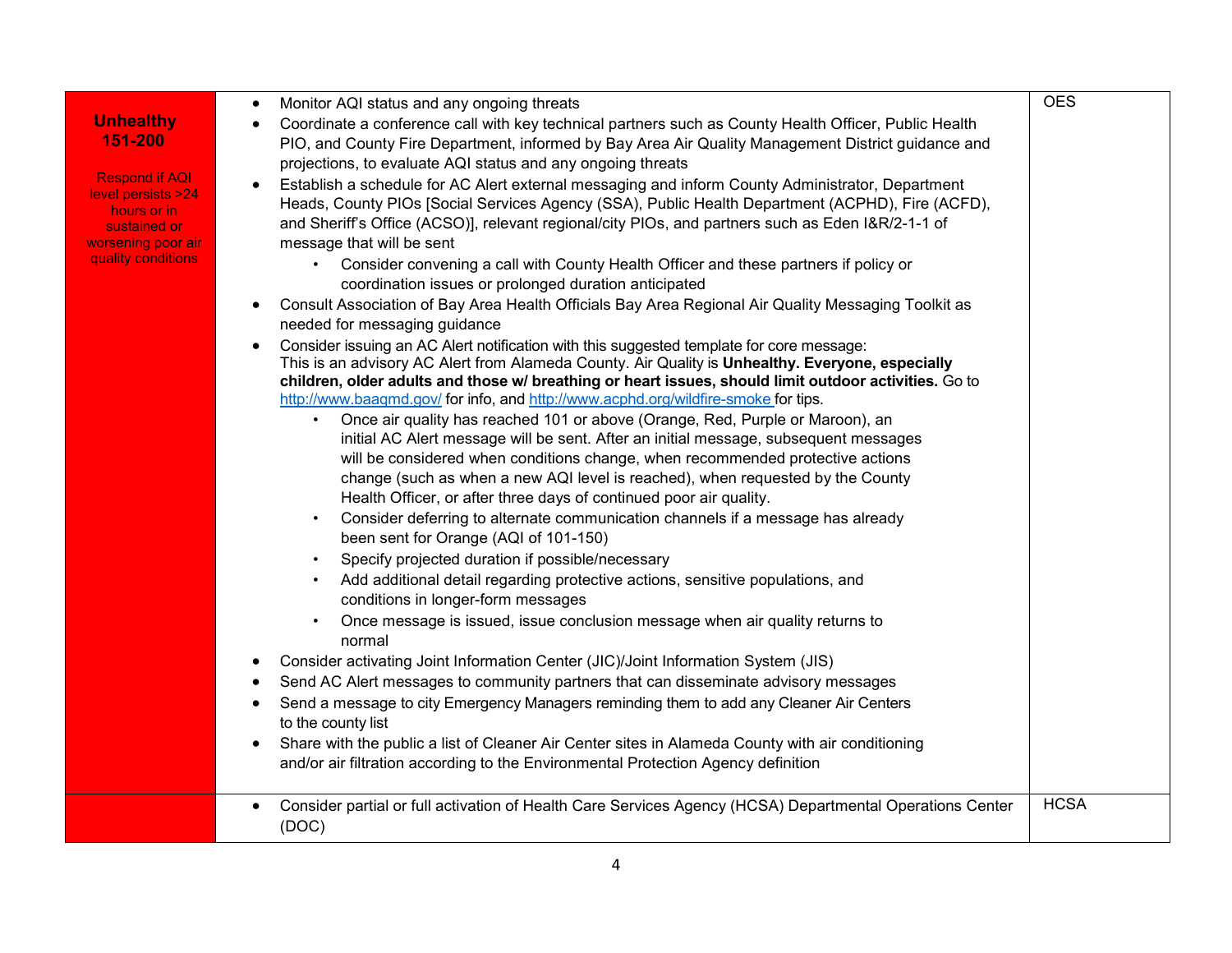| Contact EMS to identify impacts on 911 system to inform public safety messages<br>٠<br>Work with Human Resource Services and Risk Management on providing guidance to County/city staff,<br>including special recommendations for outdoor workers. Refer to relevant OSHA regulations.<br>County Health Officer and Public Health PIO should consider public communications to discuss protective<br>$\bullet$<br>actions, in consultation with the Association of Bay Area Health Officials (ABAHO), operational area partners,<br>and others depending of the geographic scope of poor air quality<br>Consider issuing advisory to cancel outdoor events (e.g., concerts and competitive sports), based on public<br>health and travel considerations; consider coordination with East Bay Regional Parks<br>Initiate community outreach regarding public indoor sites and wellness checks on the County's unsheltered<br>residents; coordinate distribution of respiratory protection (N95 masks) for people who do not have the option<br>to be indoors<br>Recommend that Cleaner Air Centers be opened in affected areas |                                                 |
|-------------------------------------------------------------------------------------------------------------------------------------------------------------------------------------------------------------------------------------------------------------------------------------------------------------------------------------------------------------------------------------------------------------------------------------------------------------------------------------------------------------------------------------------------------------------------------------------------------------------------------------------------------------------------------------------------------------------------------------------------------------------------------------------------------------------------------------------------------------------------------------------------------------------------------------------------------------------------------------------------------------------------------------------------------------------------------------------------------------------------------|-------------------------------------------------|
| Provide air quality and County occupational health policy and protective actions information to all county<br>$\bullet$<br>employees<br>Distribute information about air filtration in County facilities, with information from General Services Agency                                                                                                                                                                                                                                                                                                                                                                                                                                                                                                                                                                                                                                                                                                                                                                                                                                                                       | Human Resource<br>Services & Risk<br>Management |
| Notify client population, especially clients vulnerable to poor air quality<br>$\bullet$<br>Draft voicemail message for agency staff to be placed on the staff emergency hotline<br>Provide guidance to employees                                                                                                                                                                                                                                                                                                                                                                                                                                                                                                                                                                                                                                                                                                                                                                                                                                                                                                             | Suggested<br>actions for all<br>County agencies |
| Discuss and disseminate guidelines for school, Alameda County Juvenile Justice Center (JJC), and other<br>$\bullet$<br>youth settings for modifications and key considerations for school closures, depending on weather/forecast                                                                                                                                                                                                                                                                                                                                                                                                                                                                                                                                                                                                                                                                                                                                                                                                                                                                                             | Office of<br>Education/ HCSA                    |

|                         | Monitor AQI status and any ongoing threats                                                            | <b>OES</b> |
|-------------------------|-------------------------------------------------------------------------------------------------------|------------|
| <b>Very</b>             | Coordinate a conference call with key technical partners such as County Health Officer, Public Health |            |
| <b>Unhealthy</b>        | PIO, and County Fire Department, informed by Bay Area Air Quality Management District guidance and    |            |
|                         | projections, to evaluate AQI status and any ongoing threats                                           |            |
| 201-300                 | Establish a schedule for AC Alert external messaging and inform County Administrator, Department      |            |
|                         | Heads, County PIOs [Social Services Agency (SSA), Public Health Department (ACPHD), Fire (ACFD),      |            |
| Respond if<br>AQI level | and Sheriff's Office (ACSO)], relevant regional/city PIOs and partners such as Eden I&R/2-1-1 of      |            |
| persists > 24           | message that will be sent                                                                             |            |
| hours or in             | Consider convening a call with County Health Officer                                                  |            |
| sustained or            | and these partners if policy or coordination issues or prolonged duration anticipated                 |            |
| worsening<br>poor air   | Consult Association of Bay Area Health Officials Bay Area Regional Air Quality Messaging Toolkit as   |            |
| quality                 | needed for messaging guidance.                                                                        |            |
| conditions              | Consider issuing an AC Alert notification with this suggested template for core message:              |            |
|                         | This is an advisory AC Alert from Alameda County. Air Quality is Very Unhealthy. Stay indoors with    |            |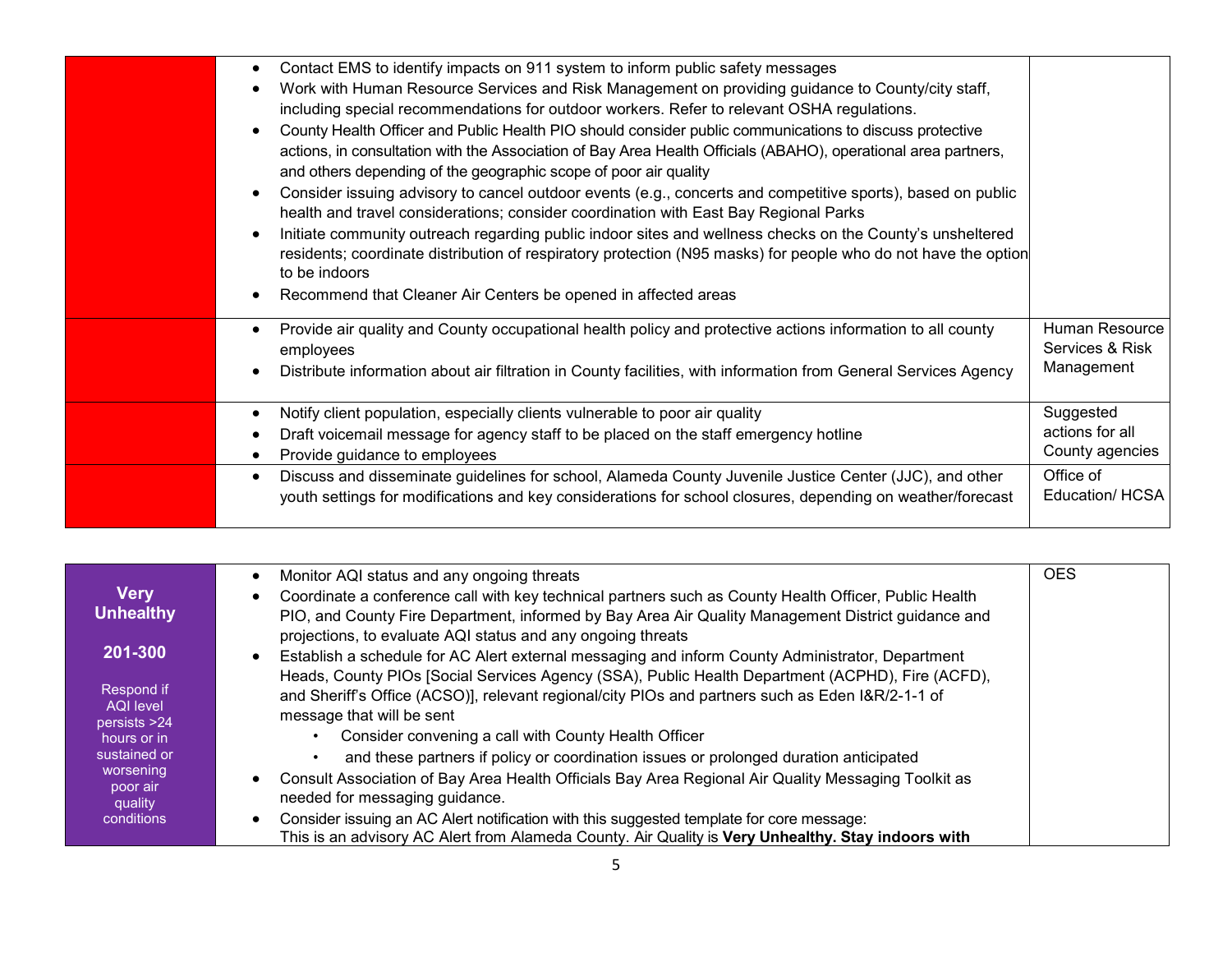| windows and doors closed to avoid poor air quality. Go to http://www.baaqmd.gov/ for info, and                                  |                 |
|---------------------------------------------------------------------------------------------------------------------------------|-----------------|
| http://www.acphd.org/wildfire-smoke for tips.                                                                                   |                 |
| Once air quality has reached 101 or above (Orange, Red, Purple or Maroon), an                                                   |                 |
| initial AC Alert message will be sent. After an initial message, subsequent messages                                            |                 |
| will be considered when conditions change, when recommended protective actions                                                  |                 |
| change (such as when a new AQI level is reached), when requested by the County                                                  |                 |
| Health Officer, or after three days of continued poor air quality.                                                              |                 |
| Specify projected duration if possible/necessary<br>$\bullet$                                                                   |                 |
| Add additional detail regarding protective actions, sensitive populations, and conditions in                                    |                 |
| longer-form messages                                                                                                            |                 |
| Once message is issued, issue conclusion message when air quality returns to normal                                             |                 |
| Consider activating Joint Information Center (JIC)/Joint Information System (JIS)<br>$\bullet$                                  |                 |
| Send AC Alert messages to community partners that can disseminate advisories<br>$\bullet$                                       |                 |
| Send a message to city Emergency Managers reminding them to add any Cleaner Air Centers<br>$\bullet$                            |                 |
| to the county list                                                                                                              |                 |
| Share with the public a list of Cleaner Air Center sites in Alameda County with air conditioning<br>$\bullet$                   |                 |
| and/or air filtration according to the Environmental Protection Agency definition                                               |                 |
| Consider convening partners to determine provision of other resources for vulnerable populations (e.g.,<br>$\bullet$            |                 |
| cleaner air centers, respiratory protection, air filters, other)                                                                |                 |
| Consider partial or full activation of Health Care Services Agency (HCSA) Departmental Operations Center<br>$\bullet$           | <b>HCSA</b>     |
| (DOC) if not already activated                                                                                                  |                 |
| Contact EMS to identify impacts on 911 system to inform public safety messages<br>$\bullet$                                     |                 |
| Work with Human Resource Services and Risk Management on providing guidance to County/city staff,<br>$\bullet$                  |                 |
| including special recommendations for outdoor workers. Refer to relevant OSHA regulations.                                      |                 |
| Develop and disseminate health advisory to healthcare providers<br>$\bullet$                                                    |                 |
| County Health Officer and Public Health PIO should provide public communications to discuss protective<br>$\bullet$             |                 |
| actions, in consultation with the Association of Bay Area Health Officials (ABAHO), operational area partners,                  |                 |
|                                                                                                                                 |                 |
| and others depending on the geographic scope of poor air quality                                                                |                 |
| Issue advisory to cancel outdoor events involving activity (e.g., competitive sports). Consider advising to cancel<br>$\bullet$ |                 |
| outdoor events that do not involve activity (e.g. concerts); consider coordination with East Bay Regional Parks                 |                 |
| Initiate community outreach regarding public indoor sites and wellness checks on the County's unsheltered<br>$\bullet$          |                 |
| residents; coordinate distribution of respiratory protection (N95 masks) for people who do not have the option to               |                 |
| be indoors                                                                                                                      |                 |
| Recommend that Cleaner Air Centers be opened in affected areas<br>$\bullet$                                                     |                 |
| Provide air quality and County occupational health policy and protective actions information to all county<br>$\bullet$         | Human Resource  |
| employees                                                                                                                       | Services & Risk |
| Distribute information about air filtration in County facilities, with information from General Services Agency                 | Management      |
|                                                                                                                                 |                 |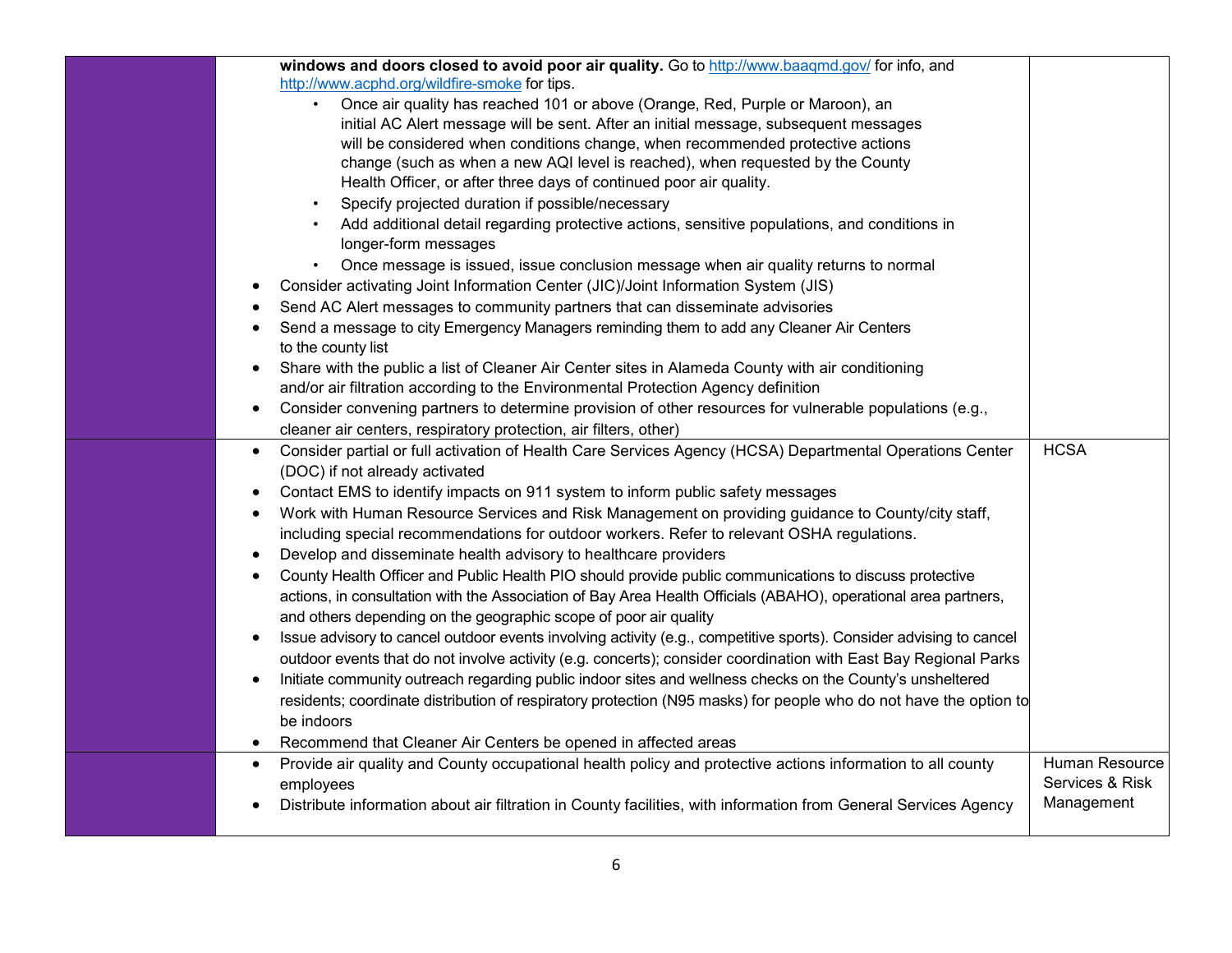|  | Notify client population, especially clients vulnerable to poor air quality<br>Draft voicemail message for agency staff to be placed on the staff emergency hotline<br>Provide guidance to employees                 | Suggested<br>actions for all<br>County agencies |
|--|----------------------------------------------------------------------------------------------------------------------------------------------------------------------------------------------------------------------|-------------------------------------------------|
|  | Discuss and disseminate guidelines for school, Alameda County Juvenile Justice Center (JJC), and other<br>youth settings for modifications and key considerations for school closures, depending on weather/forecast | Office of<br><b>Education/ HCSA</b>             |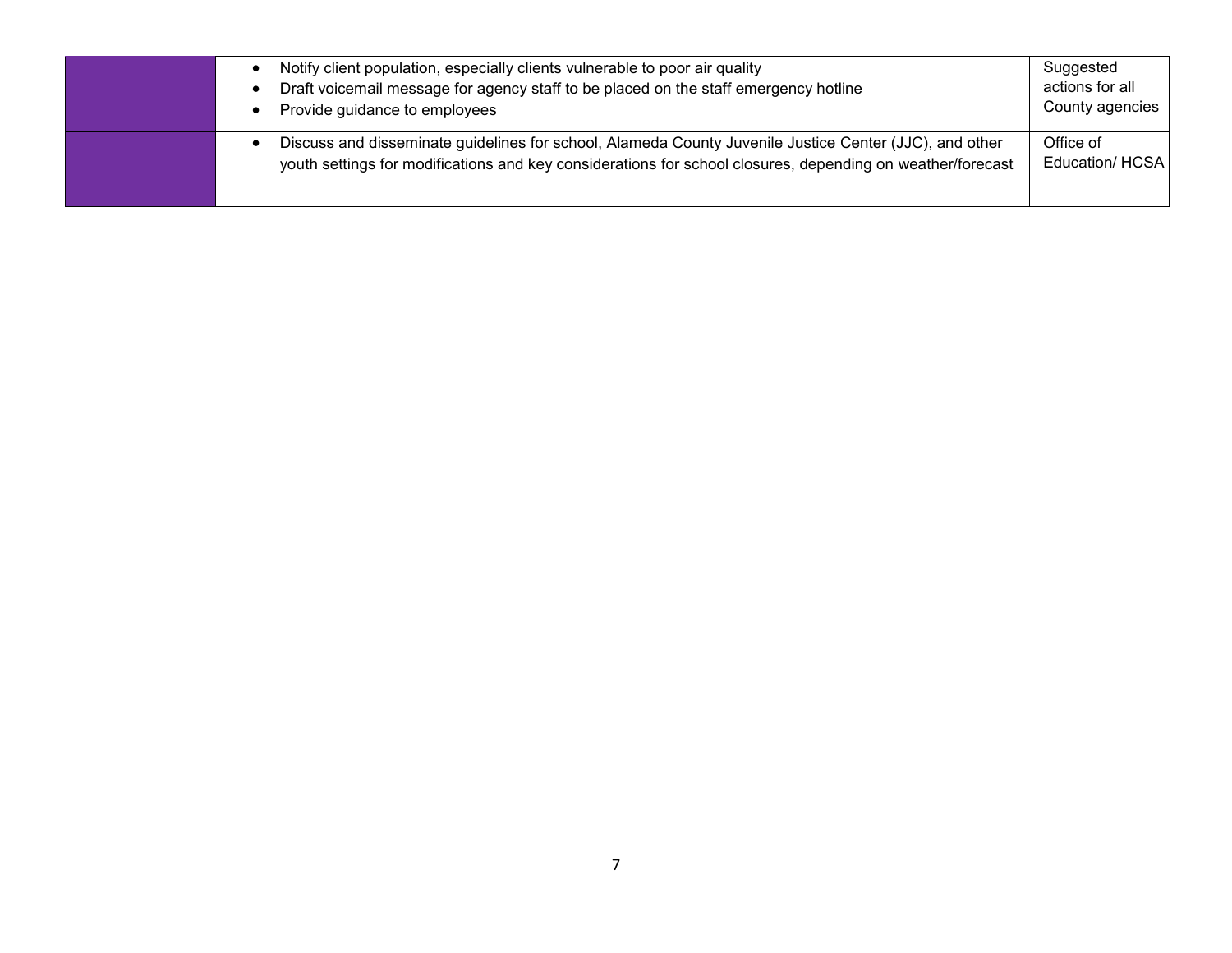|                             | Monitor AQI status and any ongoing threats<br>$\bullet$                                                                                                                                            | <b>OES</b>                   |
|-----------------------------|----------------------------------------------------------------------------------------------------------------------------------------------------------------------------------------------------|------------------------------|
| <b>Hazardous</b><br>301-500 | Coordinate a conference call with key technical partners such as County Health Officer, Public Health                                                                                              |                              |
|                             | PIO, and County Fire Department, informed by Bay Area Air Quality Management District guidance and<br>projections, to evaluate AQI status and any ongoing threats                                  |                              |
| Respond if AQI              | Establish a schedule for AC Alert external messaging and inform County Administrator, Department                                                                                                   |                              |
| level persists >24          | Heads, County PIOs [Social Services Agency (SSA), Public Health Department (ACPHD), Fire (ACFD),                                                                                                   |                              |
| hours or in<br>sustained or | and Sheriff's Office (ACSO)], relevant regional/city PIOs, and partners such as Eden I&R/2-1-1 of                                                                                                  |                              |
| worsening poor air          | message that will be sent                                                                                                                                                                          |                              |
| quality conditions          | Consider convening a call with County Health Officer and these partners if policy or                                                                                                               |                              |
|                             | coordination issues or prolonged duration anticipated                                                                                                                                              |                              |
|                             | Consult Association of Bay Area Health Officials Bay Area Regional Air Quality Messaging Toolkit as<br>$\bullet$                                                                                   |                              |
|                             | needed for messaging guidance.                                                                                                                                                                     |                              |
|                             | Consider issuing an AC Alert notification with this suggested template for core message:<br>$\bullet$                                                                                              |                              |
|                             | This is AC Alert Alameda County. Air Quality is Hazardous. Avoid all activity outdoors. Sensitive<br>groups: Remain indoors & keep activity levels low. Go to http://www.baaqmd.gov/ for info, and |                              |
|                             | http://www.acphd.org/wildfire-smoke for tips.                                                                                                                                                      |                              |
|                             | Once air quality has reached 101 or above (Orange, Red, Purple or Maroon), an                                                                                                                      |                              |
|                             | initial AC Alert message will be sent. After an initial message, subsequent messages                                                                                                               |                              |
|                             | will be considered when conditions change, when recommended protective actions                                                                                                                     |                              |
|                             | change (such as when a new AQI level is reached), when requested by the County                                                                                                                     |                              |
|                             | Health Officer, or after three days of continued poor air quality.                                                                                                                                 |                              |
|                             | Specify projected duration if possible/necessary<br>$\bullet$                                                                                                                                      |                              |
|                             | Add additional detail regarding protective actions, sensitive populations, and                                                                                                                     |                              |
|                             | conditions in longer-form messages                                                                                                                                                                 |                              |
|                             | Once message is issued, issue conclusion message when air quality returns to                                                                                                                       |                              |
|                             | normal                                                                                                                                                                                             |                              |
|                             | Consider activating Joint Information Center (JIC)/Joint Information System (JIS)<br>٠<br>Send AC Alert messages to community partners that can disseminate advisories                             |                              |
|                             | $\bullet$<br>Consider activating Emergency Operations Center (EOC)<br>$\bullet$                                                                                                                    |                              |
|                             | Send a message to city Emergency Managers reminding them to add any Cleaner Air Centers<br>$\bullet$                                                                                               |                              |
|                             | to the county list                                                                                                                                                                                 |                              |
|                             | Share with the public a list of Cleaner Air Center sites in Alameda County with air conditioning                                                                                                   |                              |
|                             | and/or air filtration according to the Environmental Protection Agency definition                                                                                                                  |                              |
|                             | Consider convening partners to determine provision of other resources for vulnerable populations (e.g.,<br>$\bullet$                                                                               |                              |
|                             | cleaner air centers, respiratory protection, air filters, other)                                                                                                                                   |                              |
|                             | Consider the use of Wireless Emergency Alert (WEA); align with regional health messaging                                                                                                           |                              |
|                             | Notify client population, especially clients vulnerable to poor air quality<br>$\bullet$                                                                                                           | Suggested<br>actions for all |
|                             | Draft voicemail message for agency staff to be placed on the staff emergency hotline                                                                                                               | County agencies              |
|                             | Provide guidance to employees                                                                                                                                                                      |                              |
|                             |                                                                                                                                                                                                    |                              |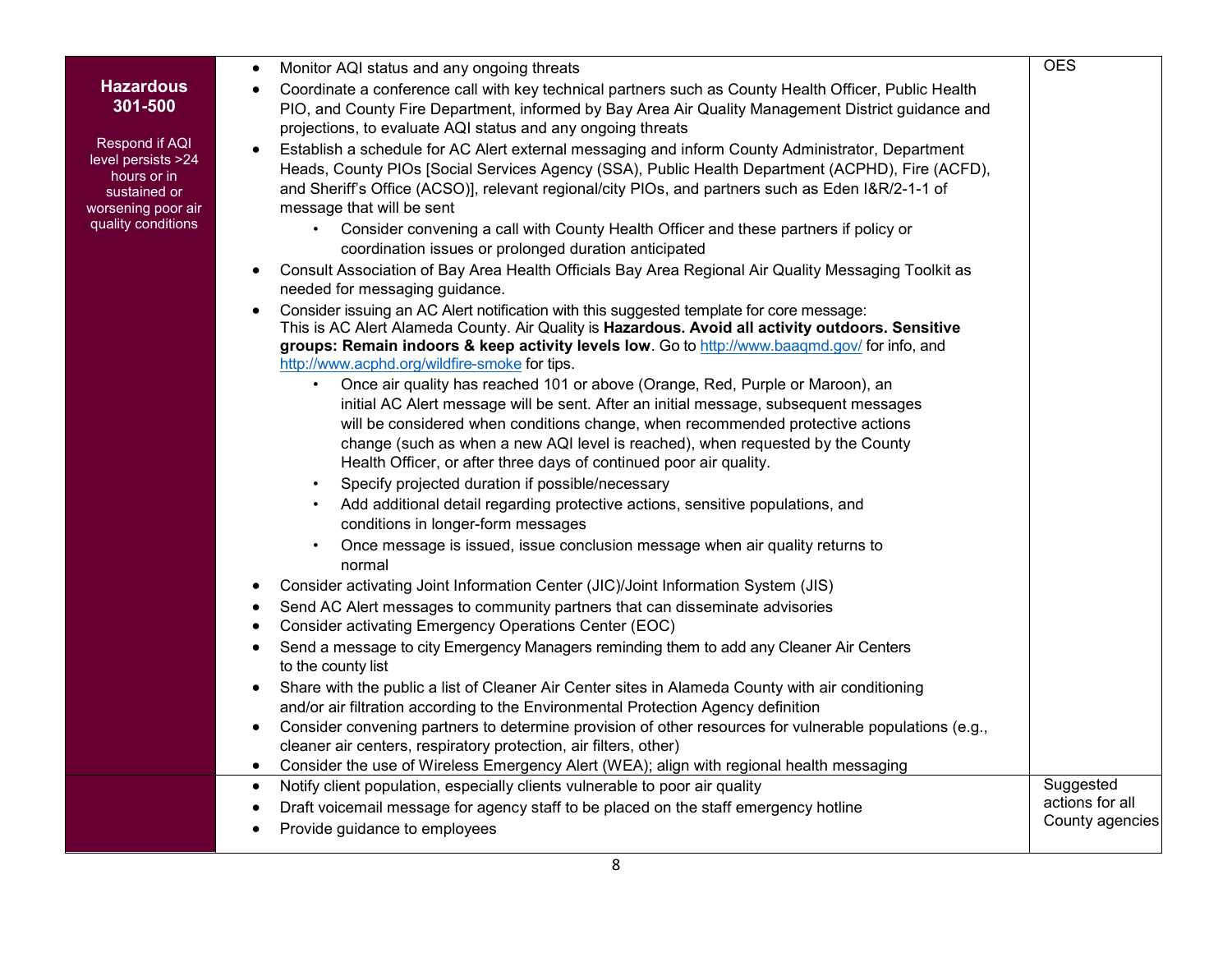|                                                                                                                              | <b>HCSA</b>     |
|------------------------------------------------------------------------------------------------------------------------------|-----------------|
| Partial or full activation of Health Care Services Agency (HCSA) Departmental Operations Center (DOC) if<br>$\bullet$        |                 |
| not already activated                                                                                                        |                 |
| Contact EMS to identify impacts on 911 system to inform public safety messages<br>$\bullet$                                  |                 |
| Work with Human Resource Services and Risk Management on providing guidance to County/city staff,<br>$\bullet$               |                 |
| including special recommendations for outdoor workers. Refer to relevant OSHA regulations.                                   |                 |
| Develop and disseminate health advisory to healthcare providers<br>$\bullet$                                                 |                 |
| County Health Officer and Public Health PIO should provide public communications to discuss protective<br>$\bullet$          |                 |
| actions, in consultation with the Association of Bay Area Health Officials (ABAHO), operational area partners,               |                 |
| and others depending on the geographic scope of poor air quality                                                             |                 |
| Health Officer considers further actions regarding outdoor workers and vulnerable populations<br>$\bullet$                   |                 |
| Issue advisory to cancel outdoor events (e.g., concerts and competitive sports); consider coordination with<br>$\bullet$     |                 |
| East Bay Regional Parks                                                                                                      |                 |
| Initiate community outreach regarding public indoor sites and wellness checks on the County's<br>$\bullet$                   |                 |
| unsheltered residents; coordinate distribution of respiratory protection (N95 masks) for people                              |                 |
| who do not have the option to be indoors                                                                                     |                 |
| Recommend that Cleaner Air Centers be opened in affected areas<br>$\bullet$                                                  |                 |
| Provide air quality and County occupational health policy and protective actions information to all county<br>$\bullet$      | Human           |
|                                                                                                                              | Resource        |
| employees                                                                                                                    | Services & Risk |
| Distribute information about air filtration in County facilities, with information from General Services Agency<br>$\bullet$ | Management      |
|                                                                                                                              |                 |
|                                                                                                                              | Office of       |
| Discuss and disseminate guidelines for school, Alameda County Juvenile Justice Center (JJC), and other<br>$\bullet$          | Education/      |
| youth settings for modifications and key considerations for school closures, depending on weather/forecast                   | <b>HCSA</b>     |
|                                                                                                                              |                 |
|                                                                                                                              |                 |
|                                                                                                                              |                 |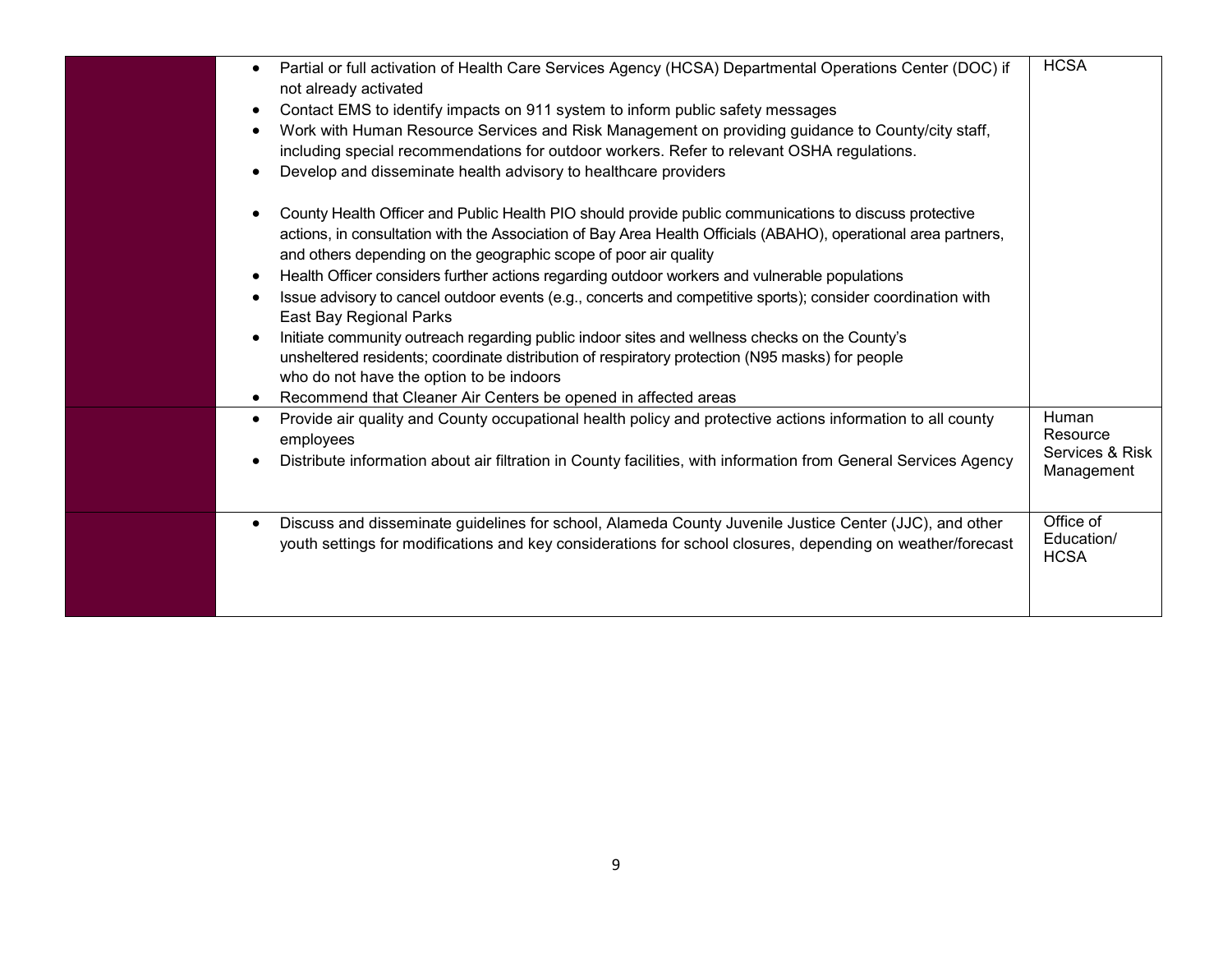## **Appendix: Template for Actions by County Agencies**

Actions by County agencies to protect the health of the public and/or county employees will be determined by agency leadership, informed by relevant policies. Prior to an air quality event, agencies are encouraged to:

- Identify staff members to monitor AQI status, and have them sign up for email notifications when an Air Quality Action Day is declared at [www.enviroflash.info](http://www.enviroflash.info/)
- Promote County alerts to community partners or institutions that can help disseminate alert messages to the general public and/or vulnerable communities. Invite community organizations to sign up for AC Alert and select the "Alerts for Community Partners" subscription [\(www.acalert.org;](http://www.acalert.org/) find more information on the County's Emergency Site, [www.acalert.org/emergencysite\)](http://www.acalert.org/emergencysite).
- Assess air filtration in any facilities or buildings housing agency staff
- Develop an agency-specific Air Quality Communications Protocol and draft messages

Considerations and actions that can be used as a suggested template for an agency-specific protocol include:

| <b>AQI</b>                                                 | <b>Suggested Activity</b> (if AQI level persists >24 hours or in sustained or worsening poor air quality conditions)  |  |  |
|------------------------------------------------------------|-----------------------------------------------------------------------------------------------------------------------|--|--|
| <b>Unhealthy for</b><br><b>Sensitive Groups</b><br>101-150 | <b>Monitor AQI Status</b>                                                                                             |  |  |
| <b>Unhealthy</b>                                           | Notify client population, especially clients vulnerable to poor air quality                                           |  |  |
| 151-200                                                    | Draft voicemail message for agency staff to be placed on the staff emergency hotline<br>Provide guidance to employees |  |  |
| <b>Very Unhealthy</b>                                      | Notify client population, especially clients vulnerable to poor air quality                                           |  |  |
| 201-300                                                    | Draft voicemail message for agency staff to be placed on the staff emergency hotline                                  |  |  |
|                                                            | Provide guidance to employees                                                                                         |  |  |
| <b>Hazardous</b>                                           | Notify client population, especially clients vulnerable to poor air quality                                           |  |  |
| 301-500                                                    | Draft voicemail message for agency staff to be placed on the staff emergency hotline                                  |  |  |
|                                                            | Provide guidance to employees                                                                                         |  |  |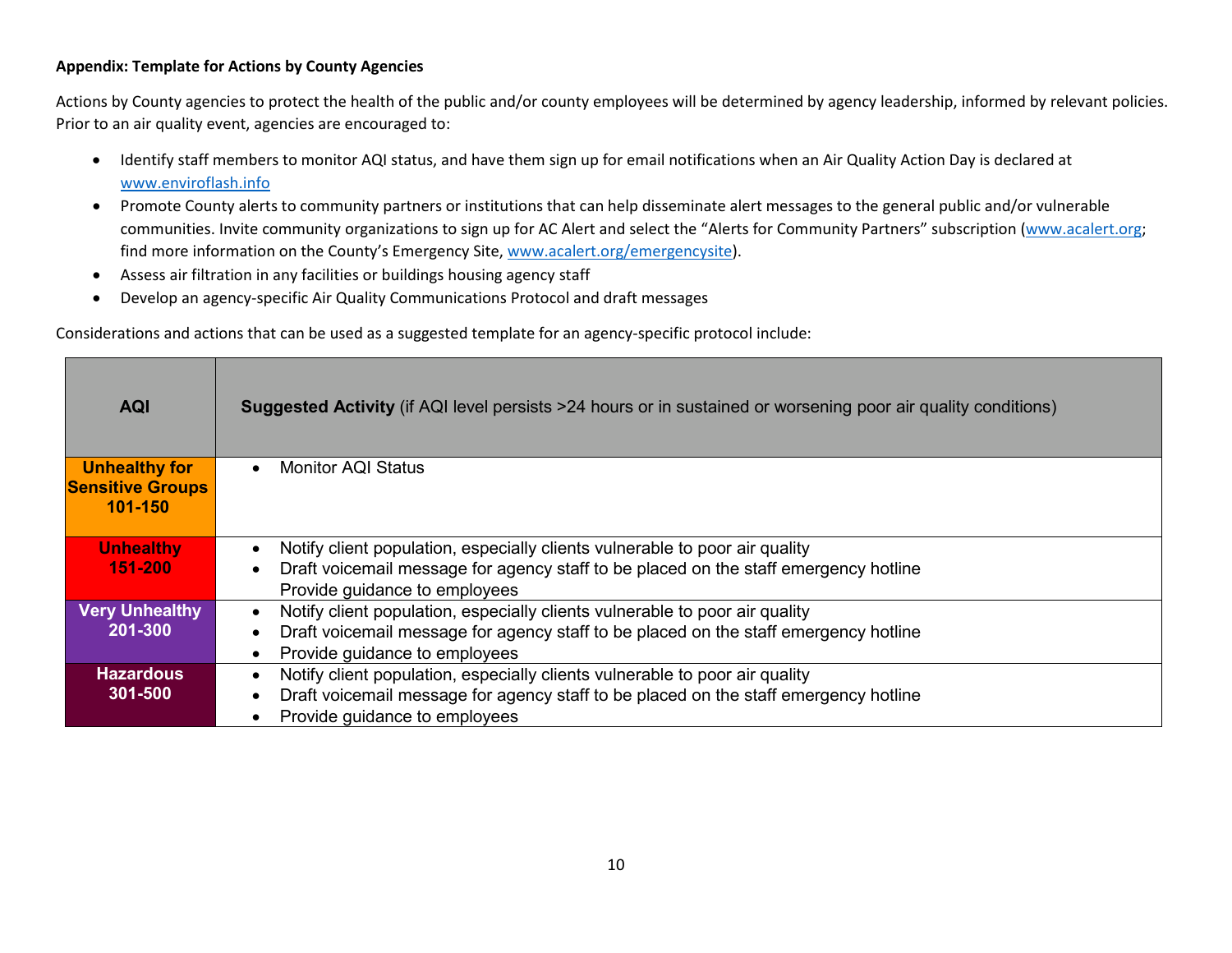In the **Air Quality Index (AQI)**, the Environmental Protection Agency has assigned a color to each category to make it easier for people to understand quickly whether air pollution is reaching unhealthy levels in their community, and which protective actions are recommended.

| <b>Air Quality Index</b>                                   | Who Needs to be<br>Concerned?                                                                           | <b>What Should I Do?</b>                                                                                                                                                                                                                                                                                                                                                                                                                                                                                                 |
|------------------------------------------------------------|---------------------------------------------------------------------------------------------------------|--------------------------------------------------------------------------------------------------------------------------------------------------------------------------------------------------------------------------------------------------------------------------------------------------------------------------------------------------------------------------------------------------------------------------------------------------------------------------------------------------------------------------|
| Good<br>$0 - 50$                                           | It's a great day to be active outside.                                                                  |                                                                                                                                                                                                                                                                                                                                                                                                                                                                                                                          |
| Moderate<br>$51 - 100$                                     | Some people who may be unusually<br>sensitive to particle pollution.                                    | Unusually sensitive people: Consider reducing prolonged or heavy<br>exertion. Watch for symptoms such as coughing or shortness of<br>breath. These are signs to take it easier.<br>Everyone else: It's a good day to be active outside.                                                                                                                                                                                                                                                                                  |
| <b>Unhealthy for Sensitive</b><br><b>Groups</b><br>101-150 | Sensitive groups include people with<br>heart or lung disease, older adults,<br>children and teenagers. | Sensitive groups: Reduce prolonged or heavy exertion. It's OK to be<br>active outside, but take more breaks and do less intense activities.<br>Watch for symptoms such as coughing or shortness of breath.<br>People with asthma should follow their asthma action plans and keep<br>quick relief medicine handy.<br>If you have heart disease: Symptoms such as palpitations, shortness<br>of breath, or unusual fatigue may indicate a serious problem. If you<br>have any of these, contact your heath care provider. |
| <b>Unhealthy</b><br>151 to 200                             | <b>Everyone</b>                                                                                         | Sensitive groups: Avoid prolonged or heavy exertion. Move activities<br>indoors or reschedule to a time when the air quality is better.<br>Everyone else: Reduce prolonged or heavy exertion. Take more<br>breaks during all outdoor activities.                                                                                                                                                                                                                                                                         |
| <b>Very Unhealthy</b><br>201-300                           | <b>Everyone</b>                                                                                         | Sensitive groups: Avoid all physical activity outdoors. Move activities<br>indoors or reschedule to a time when air quality is better.<br>Everyone else: Avoid prolonged or heavy exertion. Consider moving<br>activities indoors or rescheduling to a time when air quality is better.                                                                                                                                                                                                                                  |
| <b>Hazardous</b><br>301-500                                | <b>Everyone</b>                                                                                         | Everyone: Avoid all physical activity outdoors.<br>Sensitive groups: Remain indoors and keep activity levels low.<br>Follow tips for keeping particle levels low indoors.                                                                                                                                                                                                                                                                                                                                                |

*Source[: https://www.epa.gov/pmcourse/patient-exposure-and-air-quality-index](https://www.epa.gov/pmcourse/patient-exposure-and-air-quality-index)*